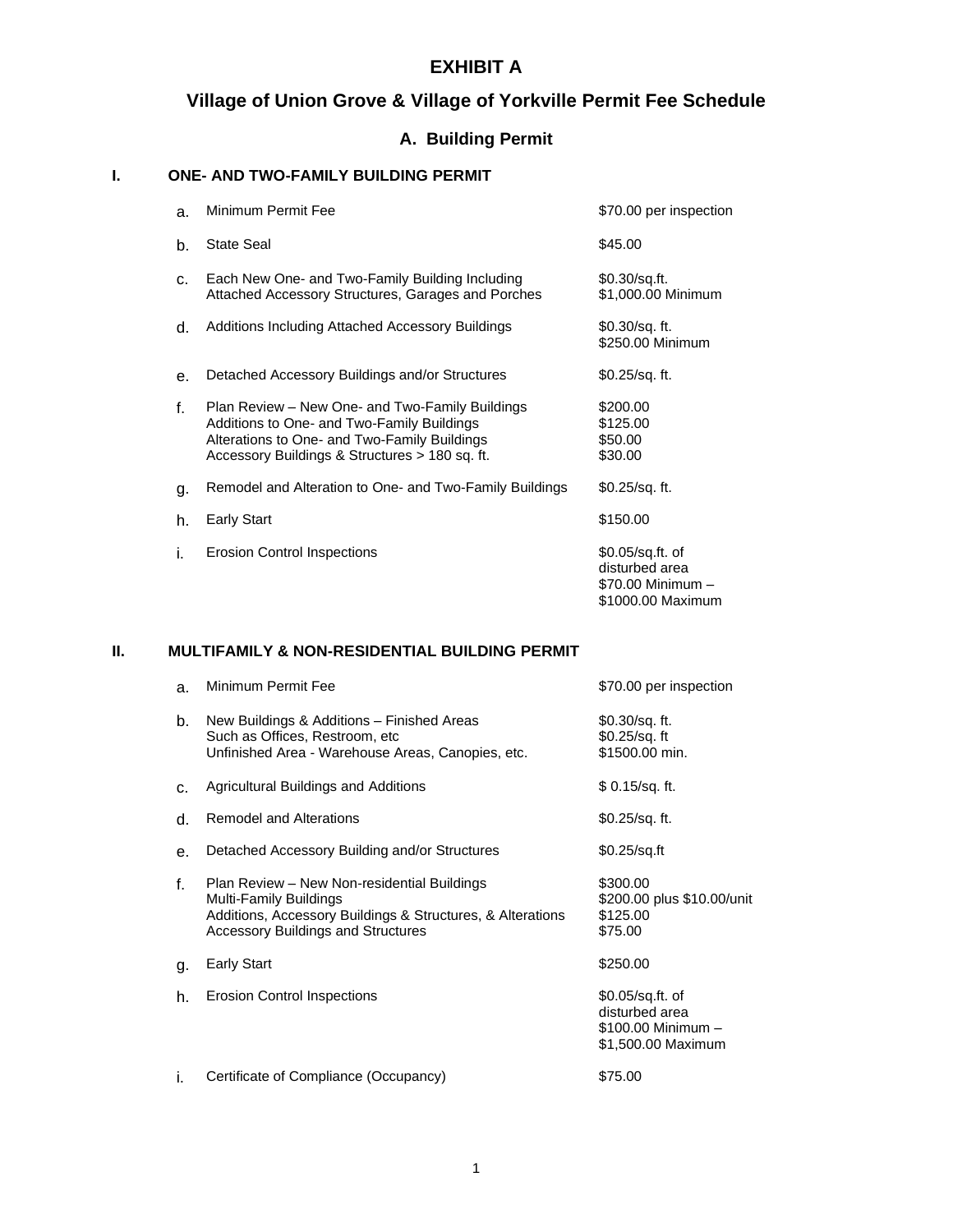# **B. PLUMBING PERMIT**

### **I. GENERAL**

| a.          | Minimum Permit Fee                                                                                                        | \$70.00 per inspection                                                                |
|-------------|---------------------------------------------------------------------------------------------------------------------------|---------------------------------------------------------------------------------------|
| b.          | Rough Plumbing Drain & Vent - All Building Types<br>Sanitary and Storm<br>Commercial Buildings, Additions and Alterations | \$100.00 base plus<br>\$12.00 per fixture<br>\$200.00 minimum                         |
| C.          | Inside Sewer - Underground Building Drain                                                                                 | \$70.00 per inspection                                                                |
| d.          | Final Inspection Drain & Vent                                                                                             | \$70.00 per inspection                                                                |
| е.          | Water Distribution System                                                                                                 | \$70.00 per inspection                                                                |
| $f_{\cdot}$ | <b>Sanitary Sewer Laterals</b>                                                                                            | \$70.00 per inspection plus<br>\$0.05/ft over 100 ft plus<br>\$12,00/manhole          |
| g.          | <b>Storm Sewer Laterals</b>                                                                                               | \$70.00 per inspection plus<br>\$0.05/ft over 100 ft plus<br>\$12,00/manhole or basin |
| h.          | <b>Water Laterals</b>                                                                                                     | \$70.00 per inspection plus<br>\$0.05/ft over 100 ft plus<br>\$12.00 per hydrant      |
| i.          | Fire Sprinkler System                                                                                                     | \$150.00 plus \$1/sprinkler head                                                      |
| j.          | Extra inspections                                                                                                         | \$90.00/hr.<br>\$150.00 minimum                                                       |
| k.          | <b>Exterior Grease Trap</b>                                                                                               | \$150.00                                                                              |

## **C. ELECTRICAL PERMIT**

### **I. GENERAL**

| a.             | Minimum Permit Fee                                      | \$70.00 per inspection                                                 |
|----------------|---------------------------------------------------------|------------------------------------------------------------------------|
| b.             | All Building Types – New One- and Two-Family Buildings, | \$70.00 base plus<br>$$0.08$ /sq. ft.                                  |
|                | New Commercial Buildings, Additions, and Alterations    | \$200.00 minimum                                                       |
| $\mathsf{C}$ . | Services                                                | \$100.00 first 200 amps<br>then \$10.00 per 100 amps<br>Above 200 amps |
| $d_{\cdot}$    | Low Voltage Systems - Commercial                        | \$70.00 base plus<br>$$0.02$ /sq. ft.                                  |
| e <sub>1</sub> | Flammable Liquid Storage Tanks                          | \$175.00 per tank                                                      |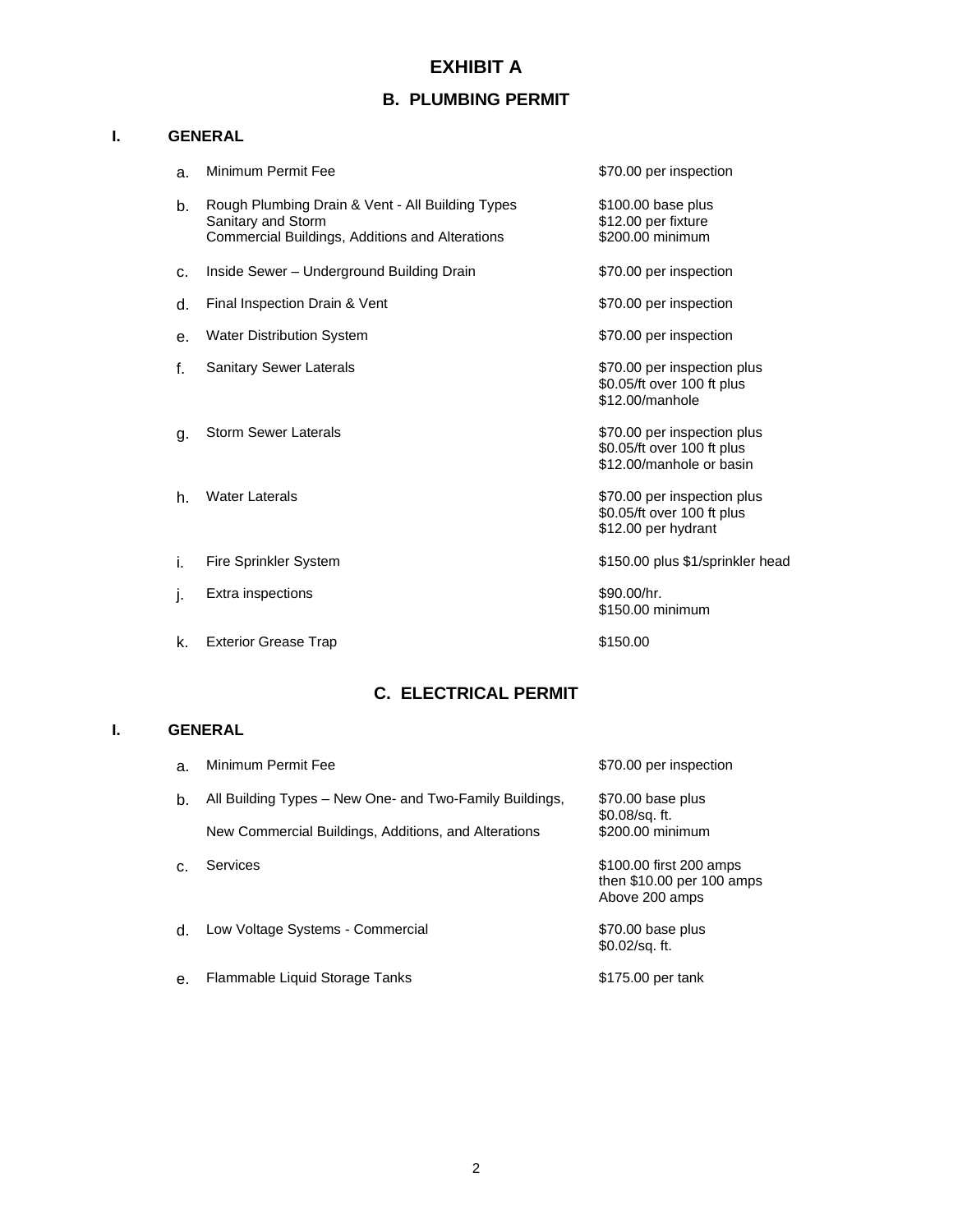# **D. HEATING, VENTILATION AND AIR CONDITIONING PERMIT**

#### **I. GENERAL**

| a.             | Minimum Permit Fee                                           | \$70.00 per inspection                                |
|----------------|--------------------------------------------------------------|-------------------------------------------------------|
| b.             | Distribution System – New Buildings, Additions & Alterations | \$70.00 base plus<br>$$0.05$ /sq. ft.                 |
|                | New Commercial Buildings, Additions & Alterations            | \$90.00 Minimum                                       |
| $\mathsf{C}$ . | Furnace, A/C Unit New, Additions and/or Replacements         | \$50,00 each                                          |
| $d$ .          | Fireplaces, Woodburning Appliances                           | \$50,00 each                                          |
| $\theta$ .     | <b>Commercial Exhaust Units</b>                              | \$75.00 first unit<br>\$15.00 each additional<br>unit |

## **E. MISCELLANEOUS PERMIT**

### **I. GENERAL**

| a. | Razing of Principle Buildings<br>Accessory Buildings > 120 sq. ft.                       | \$200.00 each<br>\$100.00 each       |
|----|------------------------------------------------------------------------------------------|--------------------------------------|
| b. | Moving of Buildings                                                                      | \$750.00.00 plus<br>\$10,000.00 Bond |
| C. | <b>Miscellaneous Permits</b>                                                             | \$70.00 per inspection               |
| d. | Reinspection                                                                             | \$70.00                              |
| е. | Special Inspections                                                                      | \$90.00 per hour                     |
| f. | Pools - Above Ground<br>Pools - Inground                                                 | \$125.00<br>\$180.00                 |
| g. | Reroofing or Residing                                                                    | \$70.00                              |
| g. | All Other Structures, Repairs & Alterations<br>Where Cubic Contents Cannot Be Calculated | \$9.00/ \$1,000.00 Valuation         |
| h. | Culvert/Driveway                                                                         | \$150.00                             |
| Ŀ  | Solar Panels                                                                             | \$150.00                             |

### **F. BONDS**

### **I. GENERAL**

| a. |              | Occupancy Bond New One- and Two-Family Structures | \$500.00 Refundable if<br>occupancy not taken prior<br>to final inspection    |
|----|--------------|---------------------------------------------------|-------------------------------------------------------------------------------|
| b. |              | Erosion Bond One- and Two-Family Structures       | \$2,000.00 Refundable<br>after site is restored dust<br>free and erosion free |
| C. | Erosion Bond | Commercial & Other Construction                   | \$5,000.00 Refundable<br>after site is restored dust<br>free and erosion free |